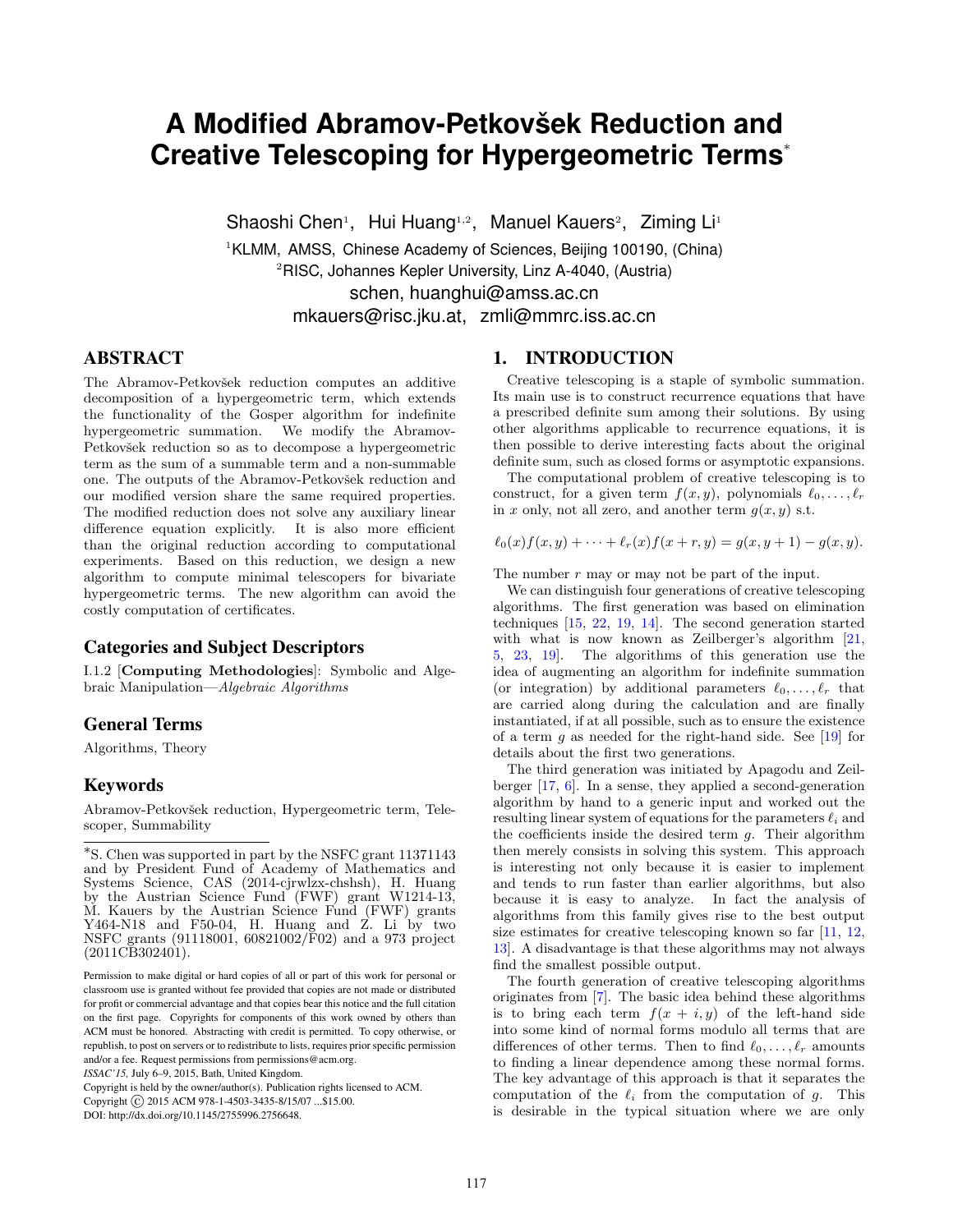interested in the  $\ell_i$  and their size is much smaller than the size of  $g$ . With previous algorithms there was no way to obtain  $\ell_i$  without also computing g, but with fourth generation algorithms there is. So far this approach has only been worked out for several instances in the differential case [\[7,](#page-7-12) [9,](#page-7-13) [8\]](#page-7-14). The goal of the present paper is to give a fourth-generation algorithm for the discrete case, namely for the classical setting of hypergeometric telescoping.

Our starting point is the Abramov-Petkovšek reduction for hypergeometric terms introduced in [\[3\]](#page-7-15) and summarized in Section [3](#page-1-0) below. Unfortunately the reduced forms obtained by this reduction are not sufficiently "normal" for our purpose. Therefore, in Sections [4](#page-2-0) and [5](#page-4-0) we present a refined variant of the reduction process and show that the corresponding normal forms are well-behaved with respect to taking linear combinations. Then in Section [6](#page-5-0) we describe the creative telescoping algorithm obtained from this reduction. The final section contains an experimental comparison between this algorithm and the built-in algorithm of Maple.

#### 2. PRELIMINARIES

Throughout the paper, we let  $F$  be a field of characteristic zero, and  $F(y)$  be the field of rational functions in y over  $F$ . Let  $\sigma_y$  be the automorphism that maps  $r(y)$  to  $r(y+1)$  for every  $r \in \mathbb{F}(y)$ . The pair  $(\mathbb{F}(y), \sigma_y)$  is called a difference field. A difference ring extension of  $(\mathbb{F}(y), \sigma_y)$  is a ring  $\mathbb D$ containing  $F(y)$  together with a distinguished endomorphism  $\sigma_y: \mathbb{D} \to \mathbb{D}$  whose restriction to  $\mathbb{F}(y)$  agrees with the automorphism defined before. An element  $c \in \mathbb{D}$  is called a constant if  $\sigma_y(c) = c$ . For a nonzero polynomial  $p \in \mathbb{F}[y]$ , its degree and leading coefficient are denoted by  $deg_y(p)$ and  $lc_y(p)$ , respectively.

**Definition 2.1.** Let  $\mathbb{D}$  be a difference ring extension of  $\mathbb{F}(y)$ . A nonzero element  $T \in \mathbb{D}$  is called a hypergeometric term over  $\mathbb{F}(y)$  if  $\sigma(T) = rT$  for some  $r \in \mathbb{F}(y)$ . We call r the shift quotient of  $T$  w.r.t.  $y$ .

The product of hypergeometric terms is again hypergeometric. Two hypergeometric terms  $T_1, T_2$  are called *similar* if there exists a rational function  $r \in \mathbb{F}(y)$  s.t.  $T_1 = rT_2$ . By Proposition 5.6.2 in [\[19\]](#page-7-2), the sum of similar hypergeometric terms is either hypergeometric or zero.

A univariate hypergeometric term  $T$  is called *hyperge*ometric summable if there exists another hypergeometric term G s.t.  $T = \Delta_y(G)$ , where  $\Delta_y$  denotes the difference of  $\sigma_u$  and the identity map. We abbreviate "hypergeometric" summable" as "summable" in this paper.

Given a hypergeometric term T, we let  $\mathbb{U}_T$  be the union of {0} and the set of summable hypergeometric terms that are similar to T. Then  $\mathbb{U}_T$  is an F-linear subspace of  $\mathbb{D}$ . Note that  $\mathbb{U}_T = \mathbb{U}_H$  if H is a hypergeometric term similar to T.

Recall [\[3,](#page-7-15) §1] that a nonzero polynomial in  $\mathbb{F}[y]$  is said to be shift-free if it is coprime with any of its nontrivial shifts. A nonzero rational function is said to be shift-reduced if its numerator is coprime with any shift of its denominator.

A basic property of shift-reduced rational functions is given below.

<span id="page-1-5"></span>**Lemma 2.2.** Let  $f \in \mathbb{F}(y)$  be shift-reduced and unequal to one. If there exists  $r \in \mathbb{F}[y]$  s.t.  $f\sigma_y(r) - r = 0$ , then  $r = 0$ .

*Proof.* Suppose that  $r \neq 0$ . Then  $f = r/\sigma_y(r)$ . Since f is unequal to one, r does not belong to  $\mathbb{F}$ . It follows that f is not shift-reduced, a contradiction.  $\Box$ 

According to  $[3, 4]$  $[3, 4]$ , every hypergeometric term T has a multiplicative decomposition  $SH$ , where S is in  $\mathbb{F}(y)$  and H is another hypergeometric term whose shift quotient is shiftreduced. We call the shift quotient  $K := \sigma_y(H)/H$  a kernel of T w.r.t. y and S the corresponding shell. Note that  $K = 1$ if and only if  $T$  is a rational function, which is then equal to cS for some element  $c \in \mathbb{D}$  with  $\sigma_y(c) = c$ .

Let  $T = SH$  be a multiplicative decomposition, where S is a rational function and  $H$  a hypergeometric term with a kernel K. Assume that  $T = \Delta_y(G)$  for some hypergeometric term  $G$ . A straightforward calculation shows that  $G$  is similar to T. So there exists  $r \in \mathbb{F}(y)$  s.t.  $G = rH$ . One can easily verify that

<span id="page-1-1"></span>
$$
SH = \Delta_y(rH) \iff S = K\sigma_y(r) - r. \tag{1}
$$

Let  $\mathbb{V}_K = \{K\sigma_y(r) - r \mid r \in \mathbb{F}(y)\}\text{, which is an }\mathbb{F}\text{-linear}$ subspace of  $F(y)$ . Then [\(1\)](#page-1-1) translates into

<span id="page-1-4"></span>
$$
SH \equiv 0 \mod \mathbb{U}_H \iff S \equiv 0 \mod \mathbb{V}_K. \tag{2}
$$

These congruences enable us to shorten expressions.

# <span id="page-1-0"></span>3. ABRAMOV-PETKOVŠEK REDUCTION

Reduction algorithms have been developed for computing additive decompositions of rational functions [\[1\]](#page-7-17), hyperexponential functions  $[8]$ , and hypergeometric terms  $[3, 4]$  $[3, 4]$ . These algorithms can be viewed as generalizations of the Gosper algorithm [\[16,](#page-7-18) [19\]](#page-7-2) and its differential analogue [\[5\]](#page-7-5).

The Abramov-Petkovšek reduction  $[3, 4]$  $[3, 4]$  is fundamental for this paper. To describe it concisely, we need a notational convention and a technical definition.

<span id="page-1-2"></span>**Convention 3.1.** Let  $T$  be a hypergeometric term whose kernel is K and the corresponding shell is S. Then  $T = SH$ , where  $H$  is a hypergeometric term whose shift quotient is  $K$ . Assume that K is unequal to one. Moreover, write  $K = u/v$ , where u, v are polynomials in  $\mathbb{F}[y]$  with  $gcd(u, v) = 1$ .

**Definition 3.2.** A nonzero polynomial p in  $\mathbb{F}[y]$  is said to be strongly prime with K if  $gcd(p, \sigma_y^{-i}(u)) = gcd(p, \sigma_y^{i}(v)) = 1$ for all  $i \geq 0$ .

The proof of Lemma 3 in [\[3\]](#page-7-15) contains a reduction algorithm whose inputs and outputs are given below.

AbramovPetkovšekReduction: Given  $K$  and  $S$  as de-fined in Convention [3.1,](#page-1-2) compute a rational function  $S_1 \in \mathbb{F}(y)$ and polynomials  $b, w \in \mathbb{F}[y]$  s.t. b is shift-free and strongly prime with  $K$ , and the following equation holds:

<span id="page-1-3"></span>
$$
S = K\sigma_y(S_1) - S_1 + \frac{w}{b \cdot \sigma_y^{-1}(u) \cdot v}.
$$
 (3)

The algorithm contained in the proof of Lemma 3 in [\[3\]](#page-7-15) is described as pseudo code on page 4 of the same paper, in which the last ten lines are to make the denominator of the rational function  $V$  in its output minimal in some technical sense. We shall not execute these lines. Then the algorithm will compute two rational functions  $U_1$  and  $U_2$ . They correspond to  $S_1$  and  $w/(b\sigma_y^{-1}(u)v)$  in [\(3\)](#page-1-3), respectively.

We slightly modify the output of the Abramov-Petkovšek reduction. Note that  $K$  is shift-reduced and  $b$  is strongly prime with K. Thus,  $b, \sigma_y^{-1}(u)$  and v are pairwise coprime. By partial fraction decomposition, [\(3\)](#page-1-3) can be rewritten as

$$
S = K\sigma_y(S_1) - S_1 + \left(\frac{a}{b} + \frac{p_1}{\sigma_y^{-1}(u)} + \frac{p_2}{v}\right),
$$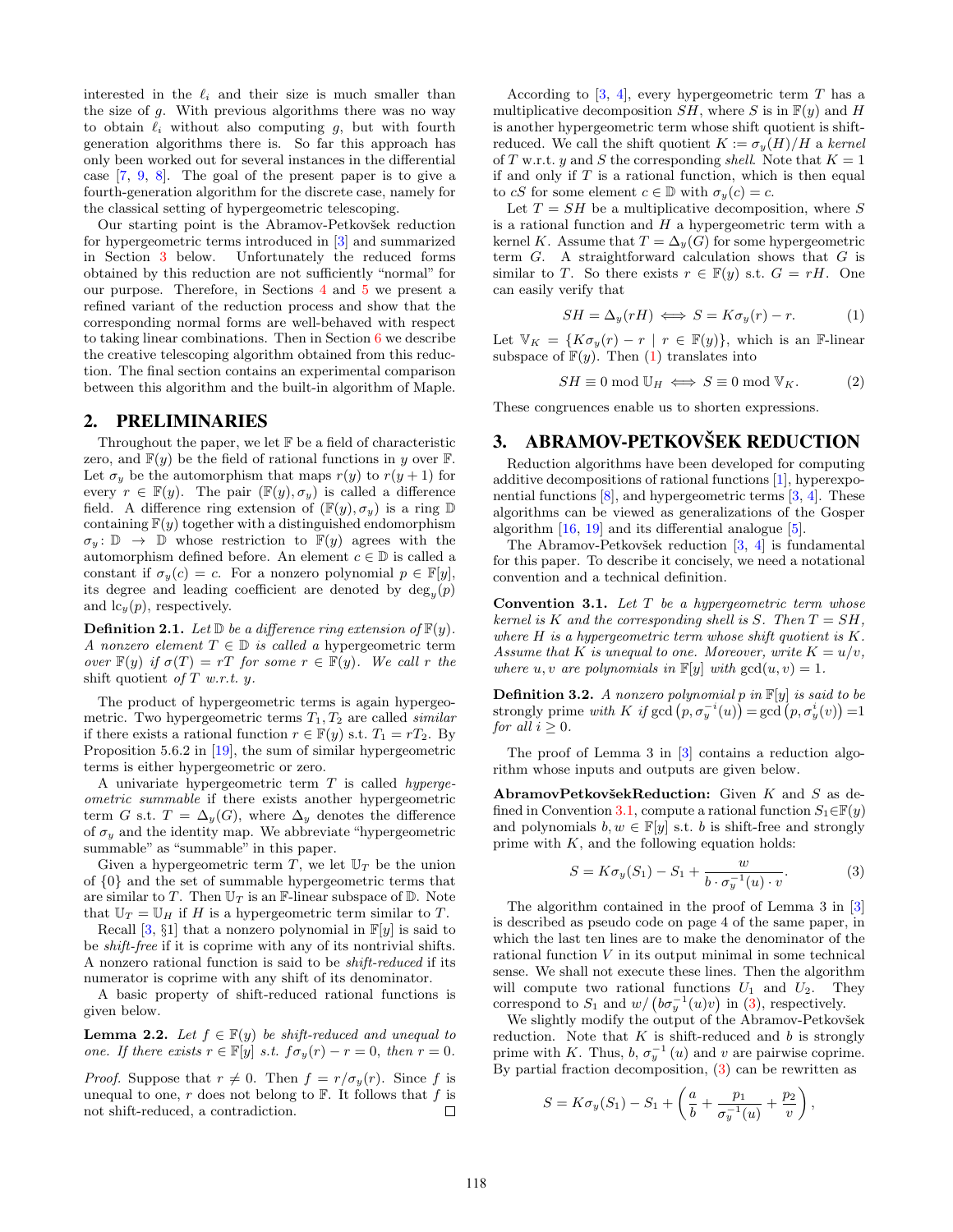where  $a, p_1, p_2 \in \mathbb{F}[y]$ . Furthermore, we set  $r = p_1/\sigma_y^{-1}(u)$ . A direct calculation yields  $r = K\sigma_y(-r) - (-r) + \sigma_y(p_1)/v$ . Update  $S_1$  to be  $S_1 - r$  and set p to be  $\sigma_y(p_1) + p_2$ . Then

<span id="page-2-1"></span>
$$
S = K\sigma_y(S_1) - S_1 + \frac{a}{b} + \frac{p}{v}.
$$
 (4)

This modification leads to shell reduction specified below.

**ShellReduction:** Given  $K$  and  $S$  as defined in Con-vention [3.1,](#page-1-2) compute a rational function  $S_1 \in \mathbb{F}(y)$  and polynomials  $a, b, p \in \mathbb{F}[y]$  s.t. b is shift-free and strongly prime with  $K$ , and that  $(4)$  holds.

Shell reduction provides us with a necessary condition on summability.

<span id="page-2-2"></span>**Proposition 3.3.** With Convention [3.1,](#page-1-2) assume that  $a, b, p$ are polynomials in  $\mathbb{F}[y]$  s.t. b is shift-free and strongly prime with K. Assume further that  $(4)$  holds. If T is summable, then  $a/b$  belongs to  $\mathbb{F}[y]$ .

*Proof.* Recall that  $T = SH$  by Convention [3.1](#page-1-2) and it has a kernel K and the corresponding shell S. It follows from [\(2\)](#page-1-4) and [\(4\)](#page-2-1) that  $T \equiv (a/b + p/v) H \text{ mod } U_H$ . Thus, T is summable if and only if  $(a/b + p/v)$  H is summable.

Set  $H' = (1/v)H$ , which has a kernel  $K' = u/\sigma_y(v)$ . Note that b is also strongly prime with  $K'$ . We can apply Theo-rem 11 in [\[4\]](#page-7-16) to  $(av/b + p) H'$ , which equals  $(a/b + p/v) H$ . Thus,  $a/b$  is a polynomial because b is coprime with v.  $\square$ 

<span id="page-2-8"></span>**Example 3.4.** Let  $T = y^2y!/(y+1)$ . Then the term has a kernel  $K = y + 1$  and the shell  $S = y^2/(y + 1)$ . Shell reduction yields  $S \equiv -1/(y+2) + y/v \mod V_K$  where v=1. By Proposition  $3.3$ , T is not summable.

Note that  $a/b+p/v$  in [\(4\)](#page-2-1) can be nonzero for a summable T.

<span id="page-2-9"></span>**Example 3.5.** Let  $T = y \cdot y!$  whose kernel is  $K = y + 1$  and shell is  $S = y$ . Then  $S \equiv y/v \mod V_K$ , where  $v = 1$ . But T is summable as it is equal to  $\Delta_y(y!)$ .

The above example illustrates that neither shell reduction nor the Abramov-Petkovšek reduction can decide summability directly. One way to proceed is to find a polynomial solution of an auxiliary first-order linear difference equation [\[4\]](#page-7-16). We show how this can be avoided in the next section.

#### <span id="page-2-0"></span>4. MODIFICATIONS

After the shell reduction described in  $(4)$ , it remains to check the summability of  $(a/b + p/v)H$ . In the rational case, i.e. when the kernel K is one,  $a/b + p/v$  in [\(4\)](#page-2-1) can be further reduced to  $a/b$  with  $\deg_y(a) < \deg_y(b)$ , because all polynomials are rational summable. However, a hypergeometric term with a polynomial shell is not necessarily summable, for example, y! has a polynomial shell but it is not summable.

We define the notion of discrete residual forms for rational functions, and present a discrete variant of the polynomial reduction for hyperexponential functions given in [\[8\]](#page-7-14). This variant not only leads to a direct way to decide summability, but also reduces the number of terms of  $p$  in  $(4)$ .

#### 4.1 Discrete residual forms

With Convention [3.1,](#page-1-2) we define an F-linear map  $\phi_K$ from  $\mathbb{F}[y]$  to itself by sending p to  $u\sigma_y(p)-vp$  for all  $p \in \mathbb{F}[y]$ . We call  $\phi_K$  the map for polynomial reduction w.r.t. K.

# <span id="page-2-6"></span>Lemma 4.1. Let  $\mathbb{W}_K = \text{span}_{\mathbb{F}} \left\{ y^\ell \mid \ell \in \mathbb{N}, \ell \neq \text{deg}_y(p) \text{ for all } p \in \text{im } (\phi_K) \right\}.$ Then  $\mathbb{F}[y] = \text{im}(\phi_K) \oplus \mathbb{W}_K$ .

*Proof.* By the definition of  $W_K$ , im  $(\phi_K) \cap W_K = \{0\}$ . The same definition also implies that, for every non-negative integer m, there exists a polynomial  $f_m \in \text{im}(\phi_K) \cup \mathbb{W}_K$ s.t. the degree of  $f_m$  is equal to m. The set  $\{f_0, f_1, f_2, \ldots\}$ forms an F-basis of F[y]. Thus  $\mathbb{F}[y] = \text{im } (\phi_K) \oplus \mathbb{W}_K$ .  $\Box$ 

In view of the above lemma, we call  $W_K$  the *standard* complement of im( $\phi_K$ ). A polynomial  $p \in \mathbb{F}$  can be uniquely decomposed as  $p = p_1 + p_2$  with  $p_1 \in \text{im}(\phi_K)$  and  $p_2 \in W_K$ .

<span id="page-2-3"></span>**Lemma 4.2.** With Convention  $3.1$ , let p be a polynomial in F[y]. Then there exists  $q \in W_K$  s.t.  $p/v \equiv q/v \mod V_K$ .

*Proof.* Let q be the projection of p on  $W_K$ . Then there exists f in  $\mathbb{F}[y]$  s.t.  $p = \phi_K(f) + q$ , that is,  $p = u\sigma_y(f) - vf + q$ . So  $p/v = K\sigma_y(f) - f + q/v$ , that is,  $p/v \equiv q/v \mod V_K$ .  $\Box$ 

<span id="page-2-4"></span>Remark 4.3. Replacing p in the above lemma by vp, we see that, for every polynomial  $p \in \mathbb{F}[y]$ , there exists  $q \in \mathbb{W}_K$ s.t.  $p \equiv q/v \mod V_K$ .

By Lemma [4.2](#page-2-3) and Remark [4.3,](#page-2-4) [\(4\)](#page-2-1) implies that

<span id="page-2-5"></span>
$$
S \equiv \frac{a}{b} + \frac{q}{v} \mod \mathbb{V}_K,\tag{5}
$$

where  $a, b, q \in \mathbb{F}[y], \deg_y(a) < \deg_y(b), b$  is shift-free and strongly prime with K, and  $q \in \mathbb{W}_K^{\mathcal{I}}$ . The congruence [\(5\)](#page-2-5) motivates us to translate the notion of (continuous) residual forms in [\[8\]](#page-7-14) into the discrete setting.

**Definition 4.4.** With Convention  $3.1$ , we further let  $f$  be a rational function in  $F(y)$ . Another rational function r in  $F(y)$  is called a (discrete) residual form of f w.r.t. K if there exist  $a, b, q$  in  $\mathbb{F}[y]$  s.t.

$$
f \equiv r \mod \mathbb{V}_K
$$
 and  $r = \frac{a}{b} + \frac{q}{v}$ ,

where  $\deg_y(a) < \deg_y(b)$ , b is shift-free and strongly prime with K, and q belongs to  $W_K$ . For brevity, we just say that r is a residual form  $w.r.t.$  K if f is clear from the context.

Residual forms help us decide summability, as shown in the next proposition.

<span id="page-2-7"></span>Proposition 4.5. With Convention [3.1,](#page-1-2) we further assume that  $r$  is a nonzero residual form w.r.t.  $K$ . The hypergeometric term rH is not summable.

*Proof.* Suppose that rH is summable. Let  $r = a/b + q/v$ , where  $\deg_y(a) < \deg_y(b)$ , b is shift-free and strongly prime with K, and q belongs to  $W_K$ . By Proposition [3.3,](#page-2-2)  $a/b$  is a polynomial. Since  $\deg_y(a) < \deg_y(b)$ ,  $a = 0$ . Thus,  $(q/v)H$ is summable. It follows from [\(1\)](#page-1-1) that there exists w in  $F(y)$ s.t.  $u\sigma_y(w) - vw = q$ . Thus,  $w \in \mathbb{F}[y]$  by Theorem 5.2.1 in [\[19,](#page-7-2) page 76]. So q belongs to im  $(\phi_K)$ . But q also belongs to  $W_K$ . By Lemma [4.1,](#page-2-6)  $q = 0$ , a contradiction.  $\Box$ 

With Convention [3.1,](#page-1-2) let  $r$  be a residual form of the shell S. Then  $SH \equiv rH \mod \mathbb{U}_H$  by [\(2\)](#page-1-4) and [\(5\)](#page-2-5). By Proposition [4.5,](#page-2-7) SH is summable if and only if  $r = 0$ . Thus, determining the summability of a hypergeometric term T amounts to computing a residual form of the corresponding shell w.r.t. a kernel of  $T$ , which is studied below.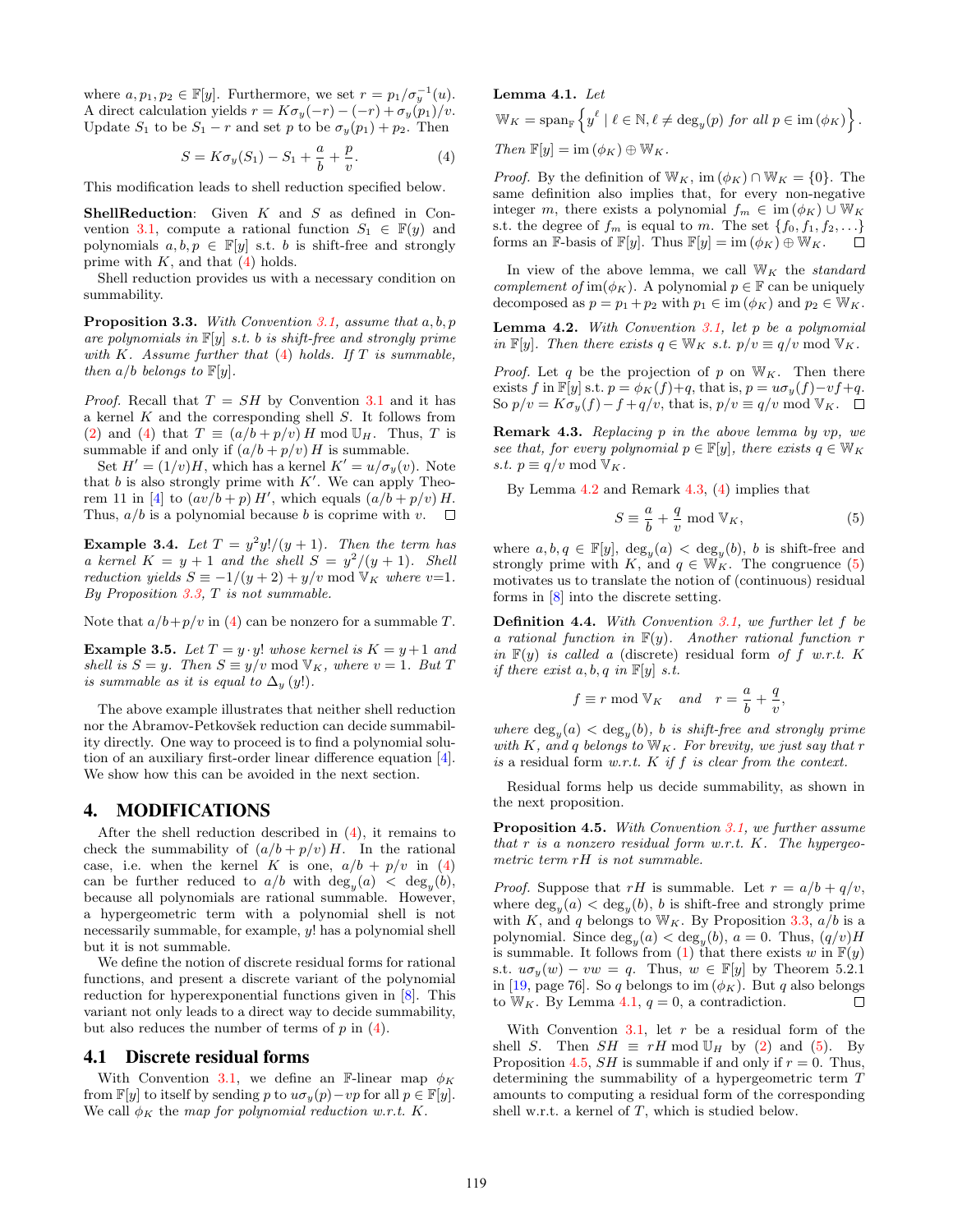#### 4.2 Polynomial reduction

To compute a residual form of a rational function, we project a polynomial on  $\text{im}(\phi_K)$  and on its standard complement  $W_K$ , both defined in the previous subsection.

Let  $\mathbb{B}_K = {\phi_K(y^i) | i \in \mathbb{N}}$ . The F-linear map  $\phi_K$  is injective by Lemma [2.2.](#page-1-5) So  $\mathbb{B}_K$  is an F-basis of im  $(\phi_K)$ , which allows us to construct an echelon basis. By an echelon basis, we mean an F-basis in which distinct elements have distinct degrees. We can easily project a polynomial using an echelon basis and linear elimination.

To construct an echelon basis, we rewrite  $\text{im}(\phi_K)$  as

$$
\operatorname{im}(\phi_K) = \{ u\Delta_y(p) - (v - u)p \mid p \in \mathbb{F}[y] \}.
$$

Set  $\alpha_1 = \deg_y(u), \alpha_2 = \deg_y(v), \text{ and } \beta = \deg_y(v-u).$ Moreover, set  $\tau_K = \frac{\csc(u - u)}{\csc(u)} \cdot \csc(u)$ , which is nonzero due to Convention [3.1](#page-1-2) and let p be a nonzero polynomial in  $\mathbb{F}[y]$ .

We make the following case distinction.

Case 1.  $\beta > \alpha_1$ . Then  $\beta = \alpha_2$ , and

$$
\phi_K(p) = -\log(v - u)\log(p)y^{\alpha_2 + \deg_y(p)} + \text{ lower terms.}
$$

So  $\mathbb{B}_K$  is an echelon basis of  $\text{im}(\phi_K)$ , in which  $\text{deg}_y(\phi_K(y^i))$ is equal to  $\alpha_2 + i$  for all  $i \in \mathbb{N}$ . Accordingly,  $\mathbb{W}_K$  has an echelon basis  $\{1, y, \ldots, y^{\alpha_2 - 1}\}\$ and dim $(\mathbb{W}_K) = \alpha_2$ . Case 2.  $\beta = \alpha_1$ . Then

$$
\phi_K(p) = -\operatorname{lc}_y(v-u)\operatorname{lc}_y(p)y^{\alpha_1+\deg_y(p)} + \text{ lower terms}.
$$

So  $\mathbb{B}_K$  is an echelon basis of  $\text{im}(\phi_K)$ , in which  $\text{deg}_y(\phi_K(y^i))$ is equal to  $\alpha_1 + i$  for all  $i \in \mathbb{N}$ . Accordingly,  $\mathbb{W}_K$  has an echelon basis  $\{1, y, \ldots, y^{\alpha_1 - 1}\}\$ and dim(W<sub>K</sub>) =  $\alpha_1$ .

Case 3.  $\beta < \alpha_1 - 1$ . If  $\deg_y(p) = 0$ , then  $\phi_K(p) = (u - v)p$ . Otherwise, we have

$$
\phi_K(p) = \deg_y(p) \log_y(u) \log_y(p) y^{\alpha_1 + \deg_y(p) - 1} + \text{ lower terms.}
$$

It follows that  $\mathbb{B}_K$  is an echelon basis of  $\text{im}(\phi_K)$ , in which  $\deg_y(\phi_K(1)) = \beta$  and

$$
\deg_y(\phi_K(y^i)) = \alpha_1 + i - 1 \quad \text{ for all } i \ge 1.
$$

So W<sub>K</sub> has an echelon basis  $\{1,\ldots,y^{\beta-1},y^{\beta+1},\ldots,y^{\alpha_1-1}\},\$ and dim( $\mathbb{W}_K$ ) =  $\alpha_1$  – 1.

Case 4.  $\beta = \alpha_1 - 1$  and  $\tau_K$  is not a positive integer. Then

$$
\phi_K(p) = (\deg_y(p) \operatorname{lc}_y(u) - \operatorname{lc}_y(v-u)) \operatorname{lc}_y(p) y^{\alpha_1 + \deg_y(p)-1}
$$
  
+ lower terms. (6)

So  $\mathbb{B}_K$  is an echelon basis of im( $\phi_K$ ), in which, for all  $i \in \mathbb{N}$ ,  $\deg_y(\phi_K(y^i)) = \alpha_1 + i - 1$ . Accordingly,  $W_K$  is spanned by an echelon basis  $\{1, y, \ldots, y^{\alpha_1 - 2}\}\$ , and has dimension  $\alpha_1 - 1$ . Case 5.  $\beta = \alpha_1 - 1$  and  $\tau_K$  is a positive integer. It follows from [\(6\)](#page-3-0) that for  $i \neq \tau_K$ ,  $deg_y(\phi_K(y^i)) = \alpha_1 + i - 1$ . Moreover, for every polynomial p of degree  $\tau_K$ ,  $\phi_K(p)$  is of degree less than  $\alpha_1 + \tau_K - 1$ . So any echelon basis of  $\text{im}(\phi_K)$ does not contain a polynomial of degree  $\alpha_1 + \tau_K - 1$ . Set

$$
\mathbb{B}'_K = \left\{ \phi_K(y^i) \mid i \in \mathbb{N}, i \neq \tau_K \right\}.
$$

Reducing  $\phi_K(y^{\tau_K})$  by the polynomials in  $\mathbb{B}'_K$ , we obtain a polynomial p' with  $\deg_y(p') < \alpha_1 - 1$ . Since  $\mathbb{B}_K$  is an Fbasis and  $\mathbb{B}'_K \subset \mathbb{B}_K$ ,  $p' \neq 0$ . So  $\mathbb{B}'_K \cup \{p'\}$  is an echelon basis of im( $\phi_K$ ). Consequently, W<sub>K</sub> is spanned by an echelon basis  $\{1, y, \ldots, y^{\deg_y(p')-1}, y^{\deg_y(p')+1}, \ldots, y^{\alpha_1-2}, y^{\alpha_1+\tau_K-1}\}.$ The dimension of  $W_K$  is equal to  $\alpha_1 - 1$ .

<span id="page-3-1"></span>**Example 4.6.** Let  $K = (y^4 + 1)/(y + 1)^4$ , which is shiftreduced. Then  $\tau_K = 4$ . According to Case 5, im( $\phi_K$ ) has an echelon basis

$$
\{\phi_K(p)\} \cup \{\phi_K(y^m) \mid m \in \mathbb{N}, m \neq 4\},\
$$

where  $p = y^4 + y/3 + 1/2$ ,  $\phi_K(p) = (5/3)y^2 + 2y + 4/3$ , and  $\phi_K(y^m) = (m-4)y^{m+3} + lower terms$ . Therefore,  $W_K$ has a basis  $\{1, y, y^7\}.$ 

From the above case distinction and example, one observes that, although the degree of a polynomial in the standard complement depends on  $\tau_K$ , which may be arbitrarily high, the number of its terms depends merely on the degrees of  $u$ and v. We record this observation in the next proposition.

Proposition 4.7. With the Convention [3.1,](#page-1-2) we further let

 $\alpha_1 = \deg_y(u)$ ,  $\alpha_2 = \deg_y(v)$ , and  $\beta = \deg_y(v - u)$ .

Then there exists  $\mathcal{P} \subset \{y^i \mid i \in \mathbb{N}\}\$  with

$$
|\mathcal{P}| \le \max\{\alpha_1, \alpha_2\} - [\![\beta \le \alpha_1 - 1]\!]
$$

s.t. every polynomial in  $\mathbb{F}[y]$  can be reduced modulo  $\text{im}(\phi_K)$ to an F-linear combination of the elements in P. Note that here  $\left[\beta \leq \alpha_1 - 1\right]$  equals 1 if  $\beta \leq \alpha_1 - 1$ , otherwise it is 0.

*Proof.* By the above case distinction, dim  $(\mathbb{W}_K)$  is no more than  $\max{\{\alpha_1, \alpha_2\}} - [\![\beta \leq \alpha_1 - 1]\!]$ . The lemma follows.  $\square$ 

The above case distinction enables one to find an infinite sequence  $p_0, p_1, \ldots$  in  $\mathbb{F}[y]$  s.t.

 $\mathbb{E}_K = {\phi_K(p_i)|i \in \mathbb{N}}$  with  $\deg_y \phi_K(p_i) < \deg_y \phi_K(p_{i+1}),$ 

is an echelon basis of im  $(\phi_K)$ . This basis allows us to project a polynomial on im  $(\phi_K)$  and  $\mathbb{W}_K,$  respectively. In the first four cases, the  $p_i$ 's can be chosen as powers of y. But in the last case, one of the  $p_i$ 's is not necessarily a monomial as shown in Example [4.6.](#page-3-1)

**PolynomialReduction:** Given  $p \in \mathbb{F}[y]$ , compute  $f \in \mathbb{F}[y]$ and  $q \in \mathbb{W}_K$  s.t.  $p = \phi_K(f) + q$ .

- 1. If  $p = 0$ , then set  $f = 0$  and  $q = 0$ ; return.
- <span id="page-3-0"></span>2. Set  $d = \deg_y(p)$ . Find the subset  $\mathbb{P} = \{p_{i_1}, \ldots, p_{i_s}\}\$ consisting of the preimages of all polynomials in the echelon basis  $\mathbb{E}_K$  whose degrees are at most  $d.$
- 3. For  $k = s, s 1, \ldots, 1$ , perform linear elimination to find  $c_s, c_{s-1}, \ldots, c_1 \in \mathbb{F}$  s.t.  $p-\sum_{k=1}^s c_k \phi_K(p_{i_k}) \in \mathbb{W}_K$ .

4. Set 
$$
f = \sum_{k=1}^{s} c_k p_{i_k}
$$
 and  $q = p - \phi_K(f)$ ; and return.

We now present a modified version of the Abramov-Petkovšek reduction, which determines summability without solving any auxiliary difference equations explicitly.

ModifiedAbramovPetkovšekReduction: Given an irrational hypergeometric term  $T$  over  $\mathbb{F}(y)$ , compute a hypergeometric term  $H$  with a kernel  $K$ , and two rational functions  $f, r \in \mathbb{F}(y)$  s.t. r is a residual form w.r.t. K, and

<span id="page-3-2"></span>
$$
T = \Delta_y (fH) + rH. \tag{7}
$$

1. Find a kernel K and the corresponding shell S of  $T$ ;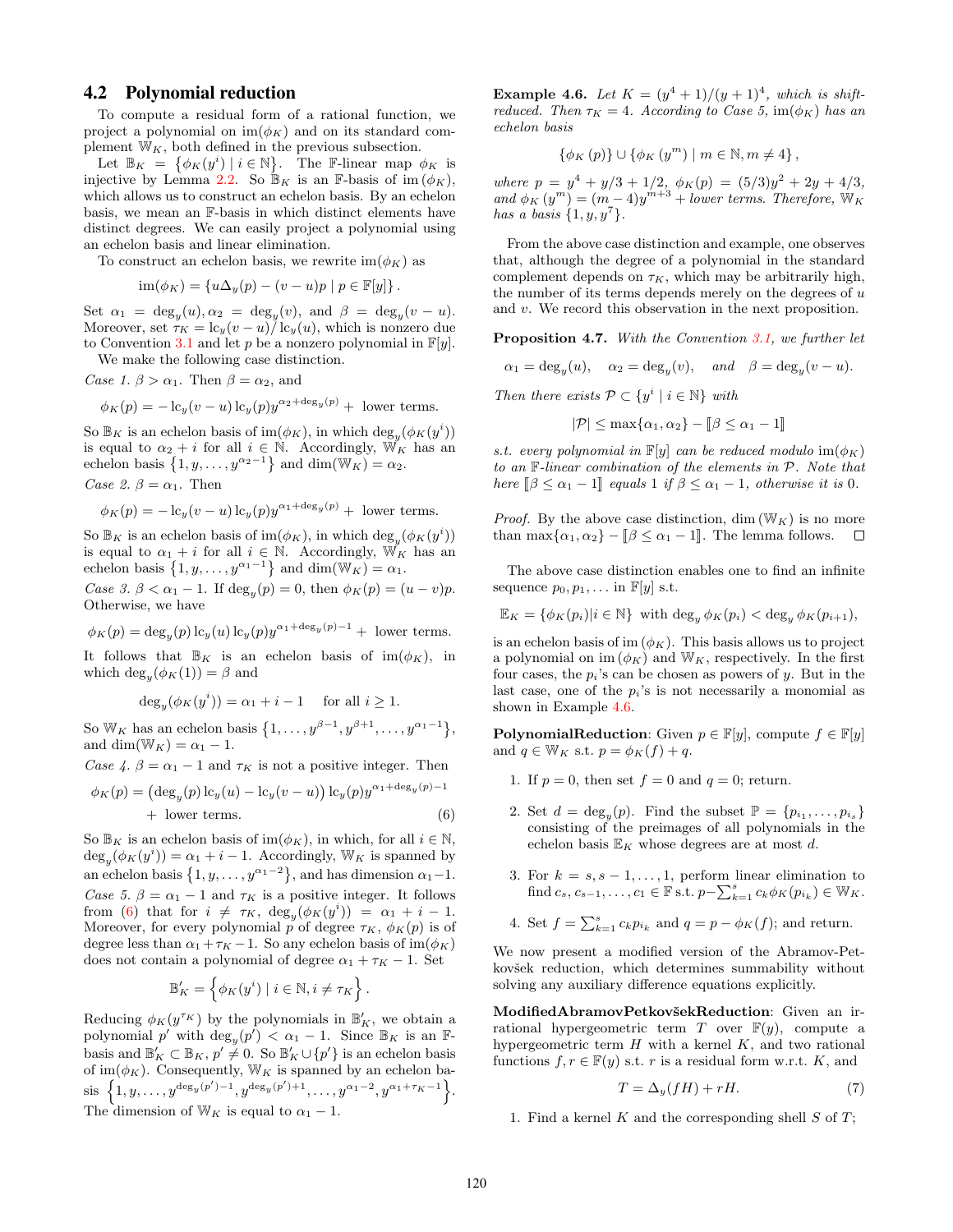2. Apply shell reduction to S w.r.t. K to find  $b, s, t \in \mathbb{F}[y]$ and  $q \in \mathbb{F}(y)$  s.t. b is shift-free and strongly prime with  $K$ ; and

<span id="page-4-1"></span>
$$
T = \Delta_y \left( gH \right) + \left( \frac{s}{b} + \frac{t}{v} \right) H,\tag{8}
$$

where  $\sigma_y(H)/H = K$  and v is the denominator of K.

- 3. Set  $p$  and  $a$  to be the quotient and remainder of  $s$ and b, respectively.
- 4. Apply polynomial reduction to  $vp + t$  to find  $h \in \mathbb{F}[y]$ and  $q \in W_K$  s.t.  $vp + t = \phi_K(h) + q$ .
- 5. Set  $f := q+h$  and  $r := a/b+q/v$  and return H, f and r.

<span id="page-4-5"></span>Theorem 4.8. With Convention [3.1,](#page-1-2) the modified version of the Abramov-Petkovšek reduction computes a rational function f in  $F(y)$  and a residual form r w.r.t. K s.t. [\(7\)](#page-3-2) holds. Moreover, T is summable if and only if  $r = 0$ .

*Proof.* Recall that  $T = SH$ , where H has a kernel K and S is a rational function. Applying shell reduction to  $S$  w.r.t.  $K$ yields [\(8\)](#page-4-1), which can be rewritten as

$$
T = \Delta_y \left( gH \right) + \left( \frac{a}{b} + \frac{vp + t}{v} \right) H,
$$

where  $a$  and  $p$  are given in step 3 of the modified Abramov-Petkovšek reduction. The polynomial reduction in step 4 yields that  $vp + t = u\sigma_y(h) - vh + q$ . Substituting this into [\(8\)](#page-4-1), we see that

$$
T = \Delta_y(gH) + (K\sigma_y(h) - h)H + \left(\frac{a}{b} + \frac{q}{v}\right)H
$$
  
=  $\Delta_y((g+h)H) + rH$ ,

where  $r = a/b + q/v$ . Thus, [\(7\)](#page-3-2) holds. By Proposition [4.5,](#page-2-7) T is summable if and only  $r$  is equal to zero.  $\Box$ 

**Example 4.9.** Let  $T$  be the same hypergeometric term as in Example [3.4.](#page-2-8) Then  $K = y + 1$  and  $S = y^2/(y + 1)$ . Set  $H = y!$ . By the shell reduction in Example [3.4,](#page-2-8)

$$
T = \Delta_y \left( \frac{-1}{y+1} H \right) + \left( \frac{-1}{y+2} + \frac{y}{v} \right) H,
$$

where  $v = 1$ . Applying the polynomial reduction to  $(y/v)H$ yields  $(y/v)H = \Delta_y(1 \cdot H)$ . Combining the above steps, we decompose T as  $T = \Delta_y (y/(y+1)H) - (1/(y+2))H$ . So the input term T is not summable.

**Example 4.10.** Let  $T$  be the same hypergeometric term as in Example [3.5.](#page-2-9) Then  $K = y+1$  and  $S = y$ . Set  $H = y!$ . By the shell reduction in Example [3.5,](#page-2-9)  $T = yH$ . The polynomial reduction yields  $yH = \Delta_y(y!)$ , hence  $T = \Delta_y(y!)$ .

Remark 4.11. With the notation given in the step 5 of the modified version, we can rewrite rH as  $(s_1/s_2)$  G, where  $s_1 = av + bq$ ,  $s_2 = b$ , and  $G = H/v$ . It follows from the case distinction at the beginning of this section that the degree of  $s_1$  is bounded by  $\lambda$  given in [\[3,](#page-7-15) Theorem 8]. The polynomial  $s_2$  is equal to b in  $(3)$  whose degree is minimal by [\[3,](#page-7-15) Theorem 3]. Moreover,  $\sigma_y(G)/G$  is shift-reduced, because  $\sigma_y(H)/H$  is. These are exactly the same required properties of the output of the original version [\[3\]](#page-7-15).

## <span id="page-4-0"></span>5. SUM OF TWO RESIDUAL FORMS

To compute telescopers for bivariate hypergeometric terms by the modified Abramov-Petkovšek reduction, we are confronted with the difficulty that the sum of two residual forms is not necessarily a residual form. This is because the least common multiple of two shift-free polynomials is not necessarily shift-free.

The goal of this section is to show that the sum of two residual forms is congruent to a residual form modulo  $\mathbb{V}_K$ .

**Example 5.1.** Let  $K=1/y$ ,  $r=1/(2y+1)$  and  $s=1/(2y+3)$ . Then both  $r$  and  $s$  are residual forms  $w.r.t.$   $K$ , but their sum is not, because the denominator  $(2y+1)(2y+3)$  is not shiftfree. However, we can still find an equivalent residual form. For example, we have  $r+s \equiv -1/(2(2y+1))+1/2y \mod V_K$ . Note that the residual form is not unique. Another possible *choice is*  $r + s \equiv 1/(3(2y + 3)) + 1/3y \mod ∇<sub>K</sub>$ .

Let f and g be two nonzero polynomials in  $\mathbb{F}[y]$ . We say that f and g are shift-coprime if  $gcd(f, \sigma_y^{\ell}(g)) = 1$  for all nonzero integer  $\ell$ . Assume that both f and g are shift-free. By polynomial factorization and dispersion computation, one can uniquely decompose

<span id="page-4-2"></span>
$$
g = \tilde{g}\sigma_y^{\ell_1} (p_1^{m_1}) \cdots \sigma_y^{\ell_k} (p_k^{m_k}), \qquad (9)
$$

where  $\tilde{g}$  is shift-coprime with  $f, p_1, \ldots, p_k$  are distinct, monic and irreducible factors of  $f, \ell_1, \ldots, \ell_k$  are nonzero integers,  $m_1, \ldots, m_k$  are multiplicities of  $\sigma_y^{\ell_1}(p_1), \ldots, \sigma_y^{\ell_k}(p_k)$ in  $g$ , respectively. We refer to  $(9)$  as the *shift-coprime* decomposition of g w.r.t. f.

<span id="page-4-4"></span>**Remark 5.2.** The factors  $\tilde{g}, \sigma_y^{\ell_1} (p_1^{m_1}), \ldots, \sigma_y^{\ell_k} (p_k^{m_k})$ in [\(9\)](#page-4-2) are pairwise coprime, since f and g are shift-free.

To construct a residual form congruent to the sum of two given residual ones, we need three technical lemmas. The first one corresponds to the kernel reduction in [\[8\]](#page-7-14).

<span id="page-4-3"></span>**Lemma 5.3.** With Convention [3.1,](#page-1-2) assume that  $p_1, p_2$  are in  $\mathbb{F}[y]$  and m in N. Then there exist  $q_1, q_2$  in  $\mathbb{W}_K$  s.t.

$$
\frac{p_1}{\prod_{i=0}^m\sigma_y^i(v)}\overline{\equiv}\frac{q_1}{v}\ \ \text{mod}\ \ \mathbb{V}_K\ \ and\ \frac{p_2}{\prod_{j=1}^m\sigma_y^{-j}(u)}\overline{\equiv}\frac{q_2}{v}\ \ \text{mod}\ \ \mathbb{V}_K.
$$

*Proof.* To prove the first congruence, let  $w_m = \prod_{i=0}^m \sigma_y^i(v)$ .

We proceed by induction on m. If  $m = 0$ , then the conclusion holds by Lemma [4.2.](#page-2-3) Assume that the lemma holds for  $m - 1$ . Consider the equality

$$
\frac{p_1}{w_m} = K \sigma_y \left( \frac{s}{w_{m-1}} \right) - \frac{s}{w_{m-1}} + \frac{t}{w_{m-1}},
$$

where  $s, t \in \mathbb{F}[y]$  are to be determined. This equality holds if and only if  $\sigma_y(s)u + (t-s)\sigma_y^m(v) = p_1$ . Since u and  $\sigma_y^m(v)$ are coprime, such  $s$  and  $t$  can be computed by the extended Euclidean algorithm. Thus,  $p_1/w_m \equiv t/w_{m-1} \mod \mathbb{V}_K$ . Consequently,  $p_1/w_m$  has a required residual form by the induction hypothesis.

To prove the second congruence, we use the identity

$$
\frac{p_2}{\sigma_y^{-1}(u)} = K\sigma_y\left(-\frac{p_2}{\sigma_y^{-1}(u)}\right) - \left(-\frac{p_2}{\sigma_y^{-1}(u)}\right) + \frac{\sigma_y\left(p_2\right)}{v},
$$

which implies that  $p_2/\sigma_y^{-1}(u) \equiv \sigma_y(p_2)/v \mod \mathbb{V}_K$ . By Lemma [4.2,](#page-2-3) there exists  $q_2 \in W_K$  s.t.  $q_2/v$  is a residual form of  $p_2/\sigma_y^{-1}(u)$  w.r.t. K. Assume that the congruence holds for  $m-1$ . The induction can be completed as in the proof for  $p_1/w_m$ .  $\Box$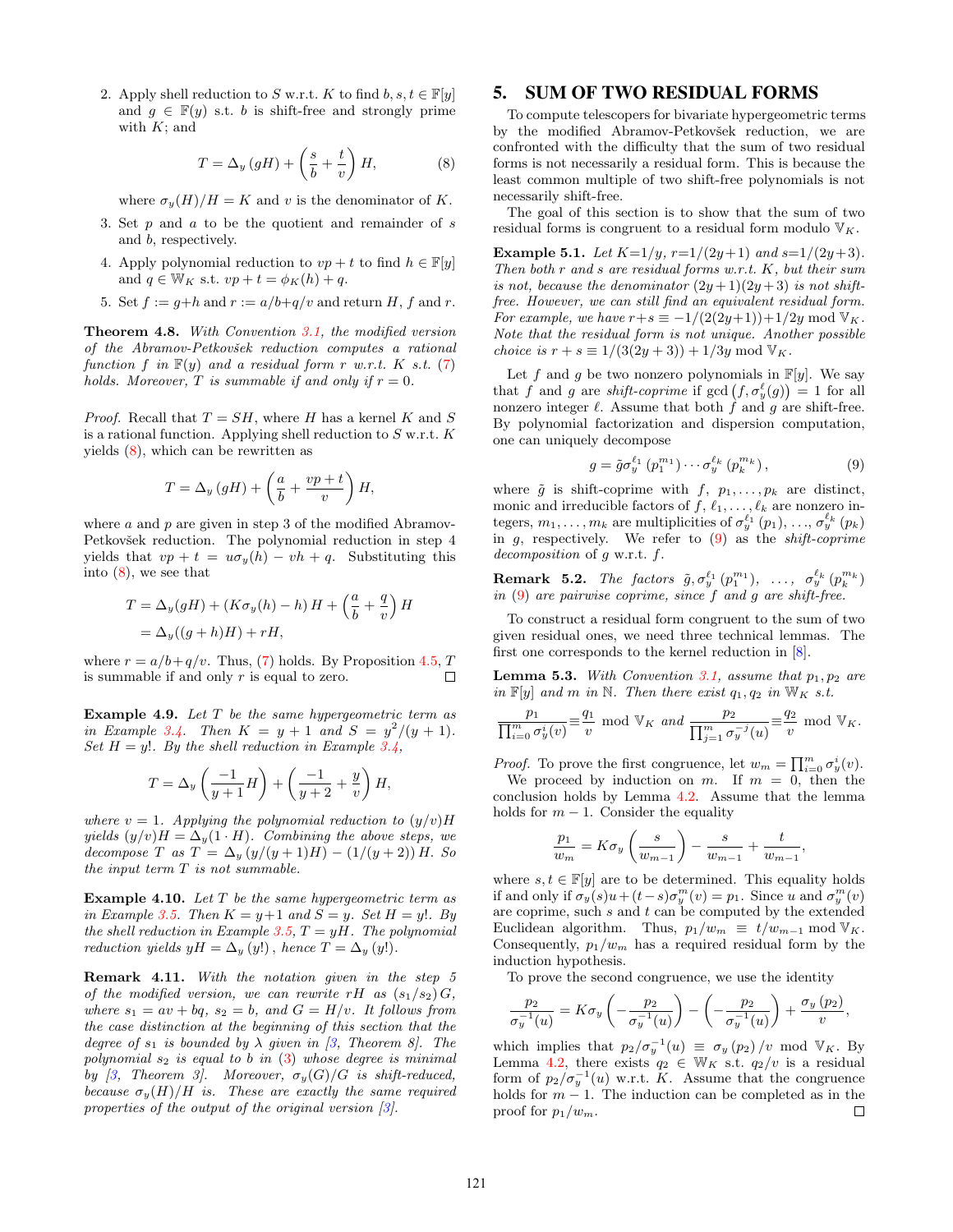The next lemma provides us with flexibility to rewrite a rational function modulo  $V_K$ .

<span id="page-5-1"></span>**Lemma 5.4.** Let  $K \in \mathbb{F}(y)$  be nonzero and shift-reduced. Then, for every  $f \in \mathbb{F}(y)$  and every  $\ell \in \mathbb{Z}^+$ ,

$$
f \equiv \sigma_y^{\ell}(f) \prod_{i=0}^{\ell-1} \sigma_y^i(K) \equiv \sigma_y^{-\ell}(f) \prod_{i=1}^{\ell} \sigma_y^{-i} \left(\frac{1}{K}\right) \bmod \mathbb{V}_K.
$$

*Proof.* Let us show the first congruence by induction on  $\ell$ . For  $\ell = 1$ , the identity  $f = K\sigma_y(-f) - (-f) + \sigma_y(f)K$ implies that f is congruent to  $\sigma_y(f)K$  modulo  $\mathbb{V}_K$ . Assume that it holds for  $\ell - 1$ . Set  $w_{\ell} = \prod_{i=0}^{\ell-1} \sigma_y^i(K)$ . Then f is congruent to  $\sigma_y^{\ell-1}(f)w_{\ell-1}$  modulo  $\mathbb{V}_K$  by the induction hypothesis. Moreover,  $\sigma_y^{\ell-1}(f)w_{\ell-1}$  is congruent to  $\sigma_y^{\ell}(f)w_{\ell}$  by the induction base, in which f is replaced with  $\sigma_y^{\ell-1}(f)w_{\ell-1}$ . Hence, f is congruent to  $\sigma_y^{\ell}(f)w_{\ell}$  modulo  $\mathbb{V}_K$ .

The second congruence can be shown similarly. For  $\ell = 1$ , the identity  $f = \overline{K} \sigma_y(r) - r + r$  with  $r = \sigma_y^{-1}(f) \sigma_y^{-1}(1/K)$ implies that f is congruent to r modulo  $\mathbb{V}_K$ . We can then proceed as in the proof of the first congruence.  $\Box$ 

<span id="page-5-2"></span>**Lemma 5.5.** With Convention [3.1,](#page-1-2) let  $a, b \in \mathbb{F}[y]$  with  $b\neq0$ . Assume that b is shift-free and strongly prime with K. Assume further that  $\sigma_y^{\ell}(b)$  is strongly prime with K for some integer  $\ell$ , then a/b has a residual form  $c/\sigma_y^{\ell}(b)+q/v$  w.r.t.  $K$ , where  $c \in \mathbb{F}[y]$  with  $\deg_y(c) < \deg_y(b)$  and  $q \in \mathbb{W}_K$ .

*Proof.* First, consider the case in which  $\ell \geq 0$ . If  $\ell = 0$ , then there exist  $c, p \in \mathbb{F}$  with  $\deg_y(c) < \deg_y(b)$  s.t.  $a/b = c/b + p$ . The lemma follows from Remark [4.3.](#page-2-4)

Assume that  $\ell > 0$ . By the first congruence of Lemma [5.4,](#page-5-1)

$$
\frac{a}{b} \equiv \sigma_y^{\ell} \left( \frac{a}{b} \right) \left( \prod_{i=0}^{\ell-1} \sigma_y^{i}(K) \right) = \frac{\sigma_y^{\ell}(a)}{\sigma_y^{\ell}(b)} \frac{\prod_{i=0}^{\ell-1} \sigma_y^{i}(u)}{\prod_{i=0}^{\ell-1} \sigma_y^{i}(v)} \bmod \mathbb{V}_K.
$$

Note that  $\sigma_y^{\ell}(b)$  is strongly prime with v by assumption. Then it is coprime with the product  $v\sigma_y(v) \cdots \sigma_y^{\ell-1}(v)$ . By partial fraction decomposition, we get

$$
\frac{a}{b} \equiv \frac{\tilde{a}}{\sigma_y^{\ell}(b)} + \frac{\tilde{q}}{\prod_{i=0}^{\ell-1} \sigma_y^i(v)} \bmod \mathbb{V}_K.
$$

By the first congruence of Lemma [5.3,](#page-4-3) the second summand in the right-hand side of the above congruence can be replaced by a residual form whose denominator is equal to v. The first assertion holds.

The case in which  $\ell < 0$  can be handled in the same way, in which the second congruences of Lemmas [5.4](#page-5-1) and [5.3](#page-4-3) will be used instead of the first ones in these lemmas.  $\Box$ 

We are ready to present the main result of this section.

<span id="page-5-5"></span>**Theorem 5.6.** With Convection  $3.1$ , let r and s be two residual forms w.r.t. K. Then there exists a residual form t congruent to s modulo  $\mathbb{V}_K$  s.t., for all  $\lambda, \mu \in \mathbb{F}$ ,  $\lambda r + \mu t$  is a residual form w.r.t. K congruent to  $\lambda r + \mu s$  modulo  $\mathbb{V}_K$ .

*Proof.* Let  $r = a/f + p/v$  and  $s = b/g + q/v$ , where  $a, f, b, g \in$  $\mathbb{F}[y], \deg_y(a) < \deg(f), \deg_y(b) < \deg_y(g), \ p, q \in \mathbb{W}_K,$ and  $f, g$  are shift-free and strongly prime with  $K$ .

Assume that  $(9)$  is the shift-coprime decomposition of g w.r.t. f. Set  $P_i = \sigma_y^{\ell_i}(p_i)$  for  $i = 1, \ldots, k$ . By Remark [5.2](#page-4-4)

and partial fraction decomposition, we have

<span id="page-5-3"></span>
$$
\frac{b}{g} = \frac{b_0}{\tilde{g}} + \sum_{i=1}^{k} \frac{b_i}{P_i^{m_i}},
$$
\n(10)

where  $b_0, b_1, \ldots, b_k \in \mathbb{F}[y]$ . Note that  $p_i = \sigma_y^{-\ell_i}(P_i)$ , which is a factor of  $f$ . Thus it is strongly prime with  $K$ . So we can apply Lemma [5.5](#page-5-2) to each fraction  $b_i/P_i^{m_i}$  in [\(10\)](#page-5-3) to get

<span id="page-5-4"></span>
$$
\frac{b}{g} \equiv \frac{b_0}{\tilde{g}} + \sum_{i=1}^{k} \frac{b_i'}{p_i^{m_i}} + \frac{q'}{v} \mod \mathbb{V}_K, \tag{11}
$$

where  $b'_1, \ldots, b'_k \in \mathbb{F}[y]$  and  $q' \in \mathbb{W}_K$ .

Set  $h = \tilde{g} \prod_{i=1}^{k} p_i^{m_i}$ . Then h is shift-free and strongly prime with  $K$  as both  $f$  and  $g$  are. Since  $f$  is shift-free, all its factors are shift-coprime with  $f$ , so are the  $p_i$ 's, and so is h. Let t be the sum of  $q/v$  and the rational function in the right-hand side of  $(11)$ . Then there exist  $b^*$  in  $\mathbb{F}[y]$ with  $\deg_y(b^*) < \deg_y(h)$  and  $q^*$  in  $W_K$  s.t.  $t=b^*/h+q^*/v$ . Since  $f$  and  $h$  are shift-coprime, their least common multiple is shift-free. Therefore,  $\lambda r + \mu t$  is a residual form w.r.t. K, and  $\lambda r + \mu t$  is congruent to  $\lambda r + \mu s$  mod  $V_K$ .  $\Box$ 

#### <span id="page-5-0"></span>6. TELESCOPING VIA REDUCTIONS

Let C be a field of characteristic zero, and  $\mathcal{C}(x, y)$  be the field of rational functions in x and y over C. Let  $\sigma_x, \sigma_y$  be the shift operators w.r.t.  $x$  and  $y$ , respectively, defined by,

$$
\sigma_x(f(x,y)) = f(x+1,y) \text{ and } \sigma_y(f(x,y)) = f(x,y+1),
$$

for any  $f \in \mathcal{C}(x, y)$ . Then the pair  $(\mathcal{C}(x, y), {\sigma_x, \sigma_y})$  forms a partial difference field.

**Definition 6.1.** Let  $\mathbb{D}$  be a partial difference ring extension of  $\mathcal{C}(x, y)$ . A nonzero element  $T \in \mathbb{D}$  is called a hypergeometric term over  $\mathcal{C}(x, y)$  if there exist  $f, g \in \mathcal{C}(x, y)$ s.t.  $\sigma_x(T) = fT$  and  $\sigma_y(T) = gT$ . We call f, g the shift quotients of  $T$  w.r.t.  $x$  and  $y$ , respectively.

An irreducible polynomial  $p \in \mathcal{C}[x, y]$  is said to be *integer*linear over C if there exist  $f \in C[z], m, n \in \mathbb{Z}$  with  $n \geq 0$ and  $gcd(m, n) = 1$ , s.t.  $p = f(mx + ny)$ . A polynomial in  $\mathcal{C}[x, y]$  is said to be *integer-linear* over C if all of its irreducible factors are integer-linear. A rational function in  $\mathcal{C}(x, y)$  is said to be *integer-linear* over C if its denominator and numerator are integer-linear.

Let F be the field  $\mathcal{C}(x)$ , and  $\mathbb{F}\langle S_x \rangle$  be the ring of linear recurrence operators in  $x$ , in which the commutation rule is that  $S_x r = \sigma_x(r) S_x$  for all  $r \in \mathbb{F}$ . The application of an operator  $L = \sum_{i=0}^{\rho} \ell_i S_x^i$  to a hypergeometric term T is defined as  $L(T) = \sum_{i=0}^{\rho} \ell_i \sigma_x^i(T)$ .

**Definition 6.2.** Let T be a hypergeometric term over  $\mathbb{F}(y)$ . A nonzero operator  $L \in \mathbb{F}\langle S_x \rangle$  is called a telescoper for T if there exists a hypergeometric term G s.t.  $L(T) = \Delta_y(G)$ . We call  $G$  the certificate of  $L$ .

For hypergeometric terms, telescopers do not always exist. Abramov presented a criterion for determining the existence of telescopers in [\[2,](#page-7-19) Theorem 10]. Let  $K=u/v$  be a kernel of  $\sigma_u(T)/T$  and S the corresponding shell. Applying the modified Abramov-Petkovšek reduction w.r.t.  $y$  to  $T$  yields  $T = \Delta_y(uH) + rH$ , where  $u \in \mathbb{F}(y)$ ,  $H = T/S$ , and  $r = a/b + q/v$  is the residual form of S w.r.t. K. By Abramov's criterion,  $T$  has a telescoper if and only if  $b$  is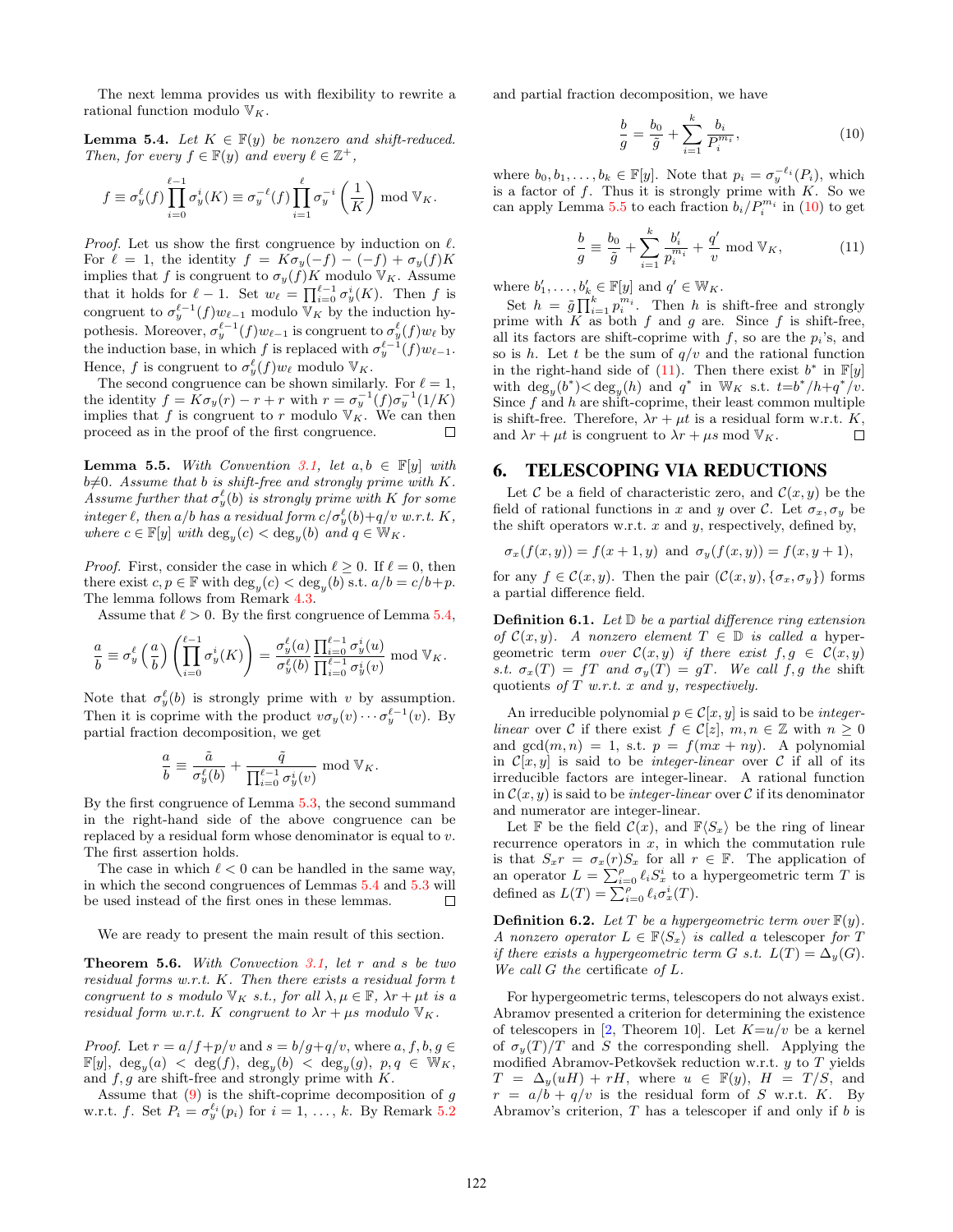integer-linear over  $\mathcal{C}$ . When telescopers exist, Zeilberger's algorithm  $[21]$  constructs a telescoper for T by iteratively using the Gosper algorithm to detect the summability of  $\widehat{L(T)}$  for an ansatz  $\widehat{L} = \sum_{i=0}^{\rho} \ell_i S_x^i \in \mathbb{F} \langle S_x \rangle$ .

Following the creative telescoping algorithms based on Hermite reductions  $[7, 10, 9, 8]$  $[7, 10, 9, 8]$  $[7, 10, 9, 8]$  $[7, 10, 9, 8]$  $[7, 10, 9, 8]$  $[7, 10, 9, 8]$  in the continuous case, we use the modified Abramov-Petkovšek reduction to develop a telescoping algorithm, which is outlined below.

ReductionCT: Given a hypergeometric term T with shift quotients  $f = \sigma_x(T)/T$  and  $g = \sigma_y(T)/T$  in  $F(y)$ , compute a telescoper of minimal order for  $T$  and its certificate if telescopers exist.

- 1. Find a kernel K and shell S of T w.r.t. y s.t.  $T = SH$ with  $K = \sigma_y(H)/H$ .
- 2. Apply the modified Abramov-Petkovšek reduction to  $T$ to get

<span id="page-6-0"></span>
$$
T = \Delta_y(u_0 H) + r_0 H. \tag{12}
$$

If  $r_0 = 0$ , then return  $(1, u_0H)$ .

- 3. If the denominator of  $r_0$  is not integer-linear, return "No telescoper exists!".
- 4. Set  $N := \sigma_x(H)/H$  and  $R := \ell_0r_0$ , where  $\ell_0$  is an indeterminate.

For  $i = 1, 2, ...,$  do

- 4.1. View  $\sigma_x(r_{i-1})NH$  as a hypergeometric term with kernel K and shell  $\sigma_x(r_{i-1})N$ . Using shell reduction w.r.t.  $K$  and polynomial reduction w.r.t.  $K$ , find  $u'_i \in \mathbb{F}$  and a residual form  $\tilde{r}_i$  w.r.t. K s.t.  $\sigma_x(r_{i-1})NH = \Delta_y(u_i'H) + \tilde{r}_iH$ .
- 4.2. Set  $\tilde{u}_i = \sigma_x(u_{i-1})N + u'_i$ , so that

<span id="page-6-1"></span>
$$
\sigma_x^i(T) = \Delta_y(\tilde{u}_i H) + \tilde{r}_i H. \tag{13}
$$

4.3. Follow the proof of Theorem  $5.6$  to compute  $u_i$ and  $r_i$  in  $\mathbb{F}(y)$  s.t.  $r_i \equiv \tilde{r}_i \mod \mathbb{V}_K$ ,

<span id="page-6-2"></span>
$$
\sigma_x^i(T) = \Delta_y(u_i H) + r_i H, \qquad (14)
$$

and that  $R + \ell_i r_i$  is a residual form w.r.t. K, where  $\ell_i$  is an indeterminate.

- 4.4. Update R to be  $R + \ell_i r_i$ .
- 4.5. Find  $\ell_j \in \mathbb{F}$  s.t.  $R = 0$  by solving a linear system in  $\ell_0, \ldots, \ell_i$  over F. If there is a nontrivial solution, return  $\left(\sum_{j=0}^i \ell_j S_x^j, \sum_{j=0}^i \ell_j u_j H\right)$ .

**Theorem 6.3.** Let T be a hypergeometric term over  $\mathbb{F}(y)$ . If  $T$  has a telescoper, then the algorithm **ReductionCT** terminates and returns a telescoper of minimal order for T.

*Proof.* By Theorem [4.8,](#page-4-5)  $r_0 = 0$  implies that 1 is a telescoper for T of minimal order.

Let  $r_0$  obtained from step 2 be of the form  $a_0/b_0 + q_0/v$ , where  $a_0, b_0, v \in \mathbb{F}[y], \deg_y(a_0) < \deg_y(b_0), b_0$  is strongly prime with  $K, q_0 \in W_K$ , and v is the denominator of K. By Ore-Sato's theorem  $[18, 20]$  $[18, 20]$  on hypergeometric terms, K is integer-linear and so is v. It follows that  $b_0$  is integerlinear if and only if  $b_0v$  is. By Abramov's criterion, T has a telescoper if and only if the denominator of  $r_0$  is integerlinear. Thus, steps 2 and 3 are correct.

It follows from [\(12\)](#page-6-0) and  $\sigma_x(r_0H) = \sigma_x(r_0)NH$  that [\(13\)](#page-6-1) holds for  $i = 1$ . By Theorem [5.6,](#page-5-5) there exists a residual form  $r_1$  w.r.t. K with  $r_1 \equiv \tilde{r}_1 \mod \mathbb{V}_K$  s.t.  $R + \ell_1 r_1$  is again a residual form for all  $\ell_0, \ell_1 \in \mathbb{F}$ . Indeed, the proofs of the lemmas and Theorem [5.6](#page-5-5) enable us to obtain not only  $r_1$ but also a rational function  $g_1$  s.t.  $\tilde{r}_1 = K \sigma_y(g_1) - g_1 + r_1$ . Setting  $u_1 = \tilde{u}_1 + g_1$ , we see that [\(14\)](#page-6-2) holds for  $i = 1$ . By a direct induction on  $i$ ,  $(14)$  holds in the loop of step 4.

Assume that  $L = \sum_{i=0}^{\rho} c_i S_x^i$  is a telescoper of minimal order for T with  $c_i \in \mathbb{F}$  and  $c_{\rho} \neq 0$ . Then  $L(T)$  is summable. By Theorem [4.8,](#page-4-5)  $\sum_{i=0}^{p} c_i r_i$  is equal to zero. Thus, the linear homogeneous system (over F) obtained by equating  $\sum_{i=0}^{\rho} \ell_i r_i$  to zero has a nontrivial solution, which yields a telescoper of minimal order.

Remark 6.4. The algorithm ReductionCT separates the computation of minimal telescopers from that of certificates. In applications where the certificates are irrelevant, we can drop step 4.2 and in step 4.3 compute  $u_i$  and  $r_i$  with  $r_i \equiv$  $\tilde{r}_i \mod \mathbb{V}_K$  and  $\sigma_x^i(r_{i-1})NH = \Delta_y(u_iH) + r_iH$  and that  $R+$  $\ell_i r_i$  is a residual form w.r.t. K, where  $\ell_i$  is an indeterminate. The rational function  $u_i$  can be discarded, and we do not need to calculate  $\sum_{j=0}^{i} \ell_j u_j H$  in the end.

Remark 6.5. Instead of applying the modified Abramov-Petkovšek reduction to  $\sigma_x(r_{i-1})NH$  in step 4.1, it is also possible to apply the reduction to  $\sigma_x^i(T)$ , but our experiments suggest that this variant takes considerably more time.

**Example 6.6.** Let  $T = \binom{x}{y}^3$ . Set f and g to be  $\sigma_x(T)/T$ and  $\sigma_y(T)/T$ , respectively. Since g is shift-reduced w.r.t. y, its kernel is equal to g itself, and the corresponding shell is equal to 1. In step 4, we obtain  $\sigma_y^i(T) \equiv (q_i/v)H \bmod \mathbb{U}_H$ , where  $i=0, 1, 2, v=(y+1)^3$ , H has shift quotient g w.r.t. y,

$$
q_0 = \frac{1}{2}(x+1)(x^2-x+3y(y-x+1)+1), \quad q_1 = (x+1)^3, \quad and
$$
  
\n
$$
q_2 = \frac{(x+1)^3}{(x+2)^2} (11x^2 - 12xy + 17x + 20 + 12y + 12y^2).
$$

By finding an  $\mathbb F$ -linear dependency among  $q_0, q_1, q_2$ , we get

$$
L := (x+2)^2 S_x^2 - (7x^2 + 21x + 16)S_x - 8(x+1)^2
$$

is a telescoper of minimal order for T.

## 7. IMPLEMENTATION AND TIMINGS

We have implemented our algorithms in Maple. In order to get an idea about their efficiency, we compared their runtime and memory requirements to the performance of known algorithms. All timings are measured in seconds on a Linux computer with 388Gb RAM and twelve 2.80GHz Dual core processors.

For the first comparison, we considered univariate hypergeometric terms of the form

$$
T = \frac{f(y)}{g_1(y)g_2(y)} \frac{\Gamma(y-\alpha)}{\Gamma(y-\beta)},
$$

where  $f \in \mathbb{Z}[y]$  of degree 20,  $g_i = p_i \sigma_y^{\lambda}(p_i) \sigma_y^{\mu}(p_i)$  with  $p_i \in$  $\mathbb{Z}[y]$  of degree 10,  $\lambda, \mu \in \mathbb{N}$ , and  $\alpha, \beta \in \mathbb{Z}$ . For a selection of random terms of this type for different choices of  $\mu$  and  $\lambda$ , Table [1](#page-7-23) compares the timings of Maple's implementation of the classical Abramov-Petkovšek reduction (AP) and our modified version (MAP). We apply the algorithms to  $T$  as well as to the summable terms  $\sigma_y(T) - T$ .

For the second comparison, we considered bivariate hypergeometric terms of the form

$$
T = \frac{f(x,y)}{g_1(x+y)g_2(2x+y)} \frac{\Gamma(2\alpha x + y)}{\Gamma(x + \alpha y)}
$$